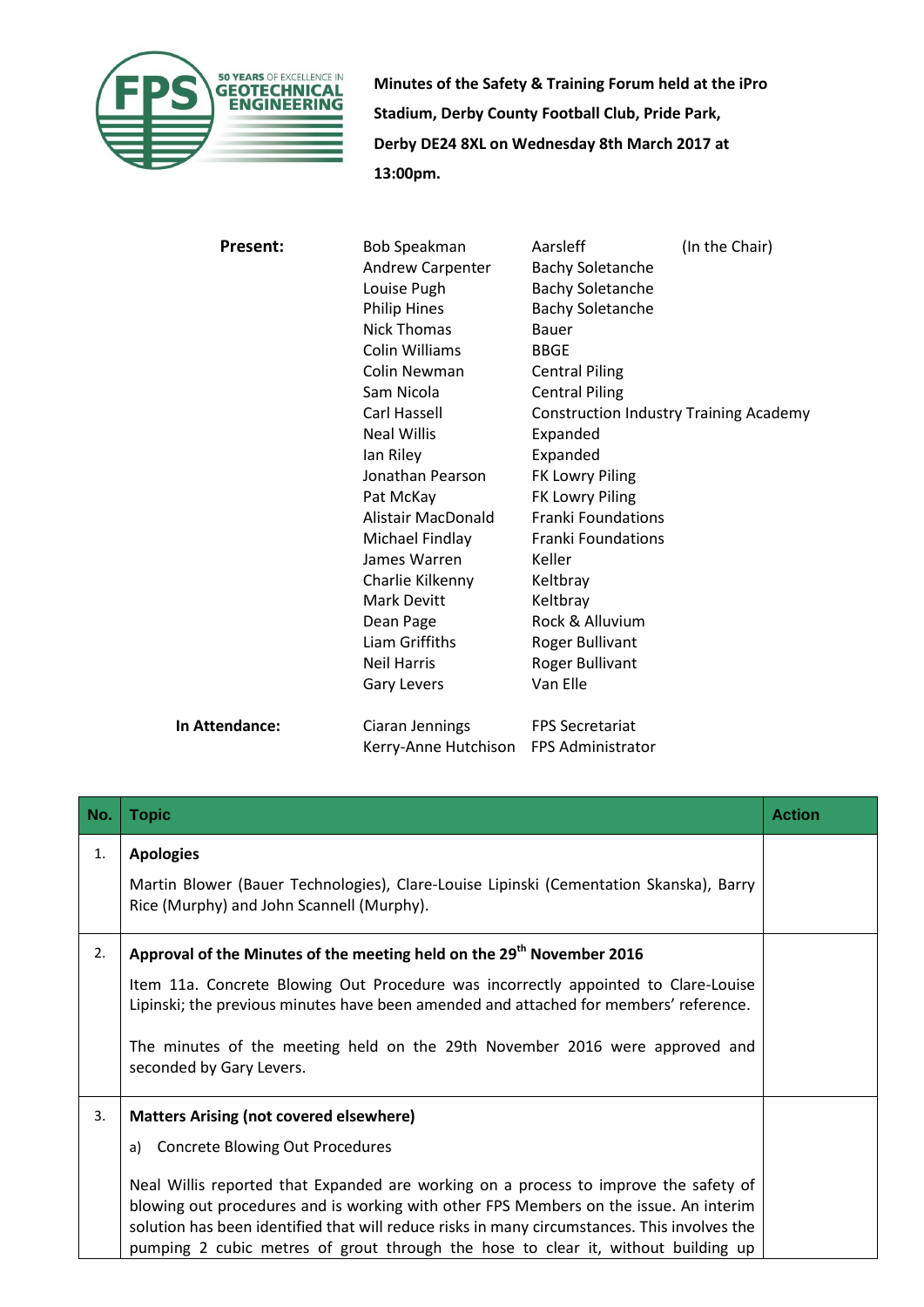|    | dangerous levels of pressure. Gravity is then used to let the hose drain out the grout. This<br>is typically useful where aggregate has caused the blockage. Typically the grout is<br>disposed after the procedure in the same way as concrete and can be put on top of a pile<br>where possible.<br>Bob Speakman summarised that the intention is for Neal and the members collaborating<br>on this subject to produce an addendum to the FPS Concrete Pumping Guidance.<br>Ultimately the subject sits with the Plant Group. | <b>Plant Agd</b>              |
|----|---------------------------------------------------------------------------------------------------------------------------------------------------------------------------------------------------------------------------------------------------------------------------------------------------------------------------------------------------------------------------------------------------------------------------------------------------------------------------------------------------------------------------------|-------------------------------|
| 4. | <b>Unexploded Ordinance</b>                                                                                                                                                                                                                                                                                                                                                                                                                                                                                                     |                               |
|    | The Chairman advised that he had reviewed the Pre-commencement Piling Standard and<br>will add this into the document. He also advised that the Facilities and Attendances<br>needed to be reviewed to check that UXO is included in these.                                                                                                                                                                                                                                                                                     | <b>B</b> Speakman             |
|    | The undetonated bomb found in London recently was briefly mentioned; members were<br>advised to be cautious when using rigs on potential dangerous sites.                                                                                                                                                                                                                                                                                                                                                                       |                               |
| 5. | <b>Coroner's Report</b>                                                                                                                                                                                                                                                                                                                                                                                                                                                                                                         |                               |
|    | The EFFC Secretary informed the group that Alasdair Henderson had formally responded<br>to the Coroner's report. A copy of the response will be circulated with these minutes. He<br>thanked all members for their responses and advised that there was little consistency as<br>to the best practice however there is no further action required by the FPS.                                                                                                                                                                   |                               |
|    | The Chair asked if all members could review their practices and feedback to Ciaran<br>Jennings for collation.                                                                                                                                                                                                                                                                                                                                                                                                                   | All/FPS<br><b>Secretariat</b> |
| 6. | Terms of Reference for the Safety and Training Forum                                                                                                                                                                                                                                                                                                                                                                                                                                                                            |                               |
|    | Phil Hines advised he will be the new representative for the Executive Committee at the<br>Safety and Training meetings due to Martin Blower replacing Chris Primett as an EFFC<br>Officer and reducing his commitments accordingly.                                                                                                                                                                                                                                                                                            |                               |
| 7. | NVQ in Geotechnical Installation                                                                                                                                                                                                                                                                                                                                                                                                                                                                                                |                               |
|    | It was reported that the CITB shall convene a National Working Group to develop the NVQ<br>with representatives of the industry; including non-members as per its requirements.                                                                                                                                                                                                                                                                                                                                                 |                               |
|    | Ciaran advised that George Swann is due to be co-ordinating activity on the Group and<br>will require the FPS to identify representatives. Bob Speakman and James Warren<br>volunteered to participate in the NWG. Ciaran advised that Hamish Campbell of BAM<br>Ritchies was standing by to Chair the Group once it had been convened.                                                                                                                                                                                         |                               |
| 8. | FPS Website - Published to the website                                                                                                                                                                                                                                                                                                                                                                                                                                                                                          |                               |
|    | Movement of Long Loads using Forks<br>a)                                                                                                                                                                                                                                                                                                                                                                                                                                                                                        |                               |
|    | This document has now been published to the FPS website.                                                                                                                                                                                                                                                                                                                                                                                                                                                                        |                               |
| 9. | <b>Guidance / Position Papers</b>                                                                                                                                                                                                                                                                                                                                                                                                                                                                                               |                               |
|    | Lifting Operations on Piling Sites<br>a)                                                                                                                                                                                                                                                                                                                                                                                                                                                                                        |                               |
|    | Bob Speakman advised that he was reviewing the FPS guidance as BS7012 had introduced<br>some new requirements.                                                                                                                                                                                                                                                                                                                                                                                                                  | <b>B</b> Speakman             |
|    | Two points noted for consideration were the impact of medicals on crane operators,<br>which are now required to be undertaken every 12 months. Assisted lifts have been<br>removed and tandem lifts such as the top and tailing of cages are now considered a<br>complex lift. These now require the appointed person in charge of the lift plan to be                                                                                                                                                                          |                               |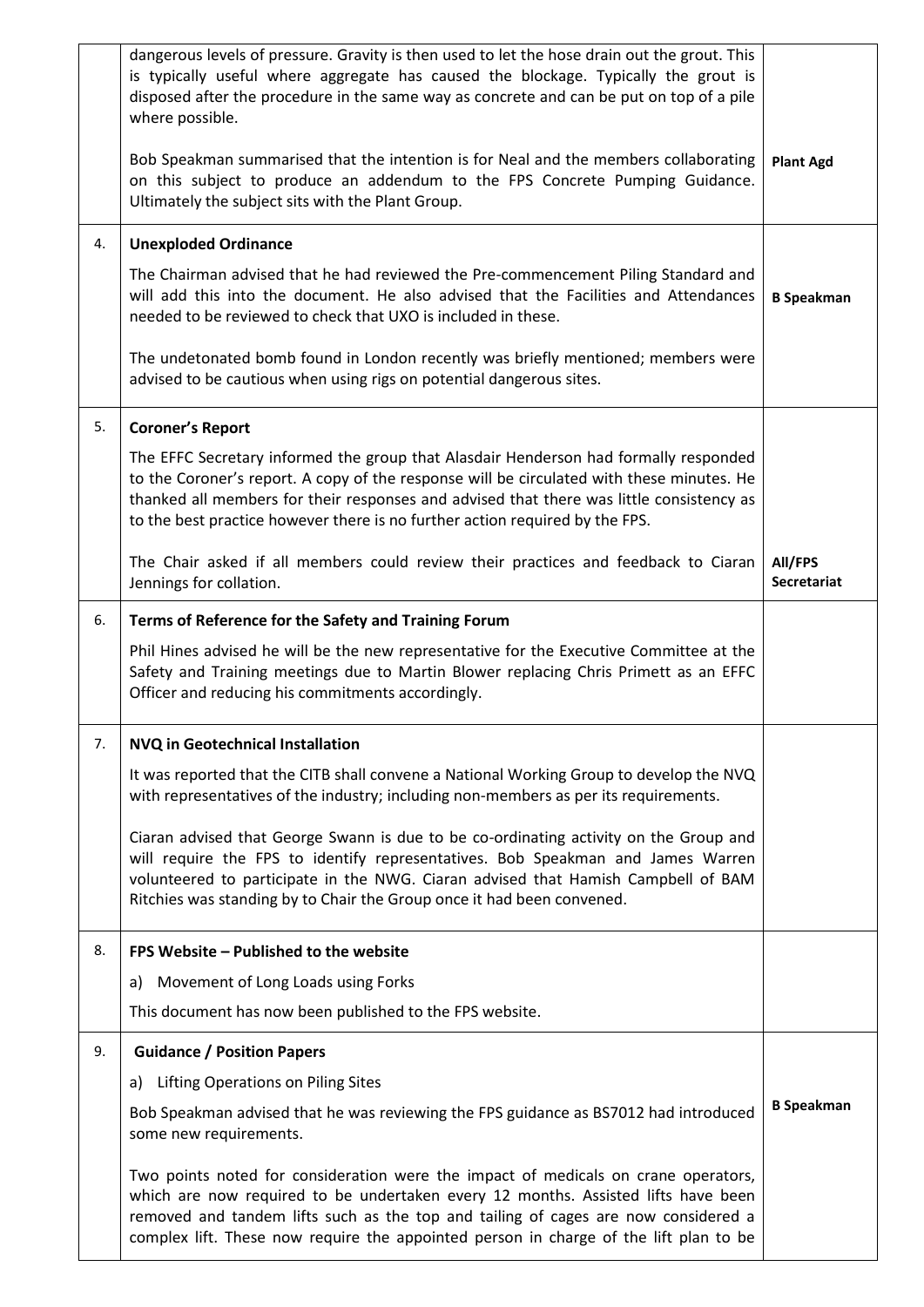|     | present during the lift.                                                                                                                                                                                                                                                                                                                                                  |                                   |
|-----|---------------------------------------------------------------------------------------------------------------------------------------------------------------------------------------------------------------------------------------------------------------------------------------------------------------------------------------------------------------------------|-----------------------------------|
|     | It was noted it was unclear what standard of medical is required and whether the<br>occupational health medicals commonly carried out would suffice.                                                                                                                                                                                                                      |                                   |
|     | b) GE708 Safety on Piling Sites                                                                                                                                                                                                                                                                                                                                           |                                   |
|     | Ciaran thanked all those who have submitted their reviewed chapters; he advised that<br>there are still outstanding submissions and asked for those involved to send in at the<br>earliest convenience. He also advised that once collated, CITB will appoint someone to<br>look at and review.                                                                           | <b>FPS Secretariat</b>            |
|     | Colin Williams commented that the definition "cats" in his chapter on vibro piles was an<br>exclusive term to Keller only and it was agreed to change it to top feed and bottom feed.                                                                                                                                                                                     |                                   |
| 10. | <b>Toolbox Talks</b>                                                                                                                                                                                                                                                                                                                                                      |                                   |
|     | Colin Newman produced a presentation of Toolbox Talks which all members are asked to<br>review (attached to these minutes).                                                                                                                                                                                                                                               |                                   |
|     | Phil Hines asked the question to the group whether it was felt this is still the way to learn.                                                                                                                                                                                                                                                                            |                                   |
|     | Colin Williams advised that BBGE had a media company come on site to take video<br>footage. It was agreed the visual concept connects more to employees than written<br>documents.                                                                                                                                                                                        |                                   |
|     | The group strongly agreed that members should produce TBT videos and submit them to<br>the FPS Secretariat before the next meeting. It was also agreed that the footage should<br>not be branded with the members' logos if possible. A BBGE video will be circulated with<br>these minutes as an example of the format for these.                                        |                                   |
|     | Bob Speakman will circulate a list of topics for all to review and choose which ones they<br>wish to produce.                                                                                                                                                                                                                                                             | All/FPS<br><b>Secretariat</b>     |
| 11. | <b>Proximity Devices</b>                                                                                                                                                                                                                                                                                                                                                  |                                   |
|     | No discussion.                                                                                                                                                                                                                                                                                                                                                            |                                   |
| 12. | <b>FPS Audit</b>                                                                                                                                                                                                                                                                                                                                                          |                                   |
|     | It was noted that the Claire Louise Lipinski and Nick Thomas have not yet met however<br>will report back at the next meeting.                                                                                                                                                                                                                                            |                                   |
|     | The next FPS Audit will be taking place in two years' time (2018/9).                                                                                                                                                                                                                                                                                                      |                                   |
| 13. | <b>Quarterly Accident and Environmental Statistics</b>                                                                                                                                                                                                                                                                                                                    |                                   |
|     | a) Accident Data                                                                                                                                                                                                                                                                                                                                                          |                                   |
|     | Bob Speakman thanked everybody for sending in their accident statistics in a timely<br>manner. He asked for a volunteer to assist in the analysis of the data as he was not able to<br>dedicate the time to this task. Ian Riley agreed to do this and shall receive the data ahead<br>of the next meeting.                                                               | I Riley/FPS<br><b>Secretariat</b> |
|     | The incidents were reviewed:                                                                                                                                                                                                                                                                                                                                              |                                   |
|     | Incident 56 - the plan was to clear the blockage. Two men walked away where the third<br>employee took it on himself to repressure the system. It was due to an operational error,<br>the employee was ultimately dismissed as he had his full PPE (including a full face mask<br>which was hung up on the wall next to him) but was not using it and was briefed earlier |                                   |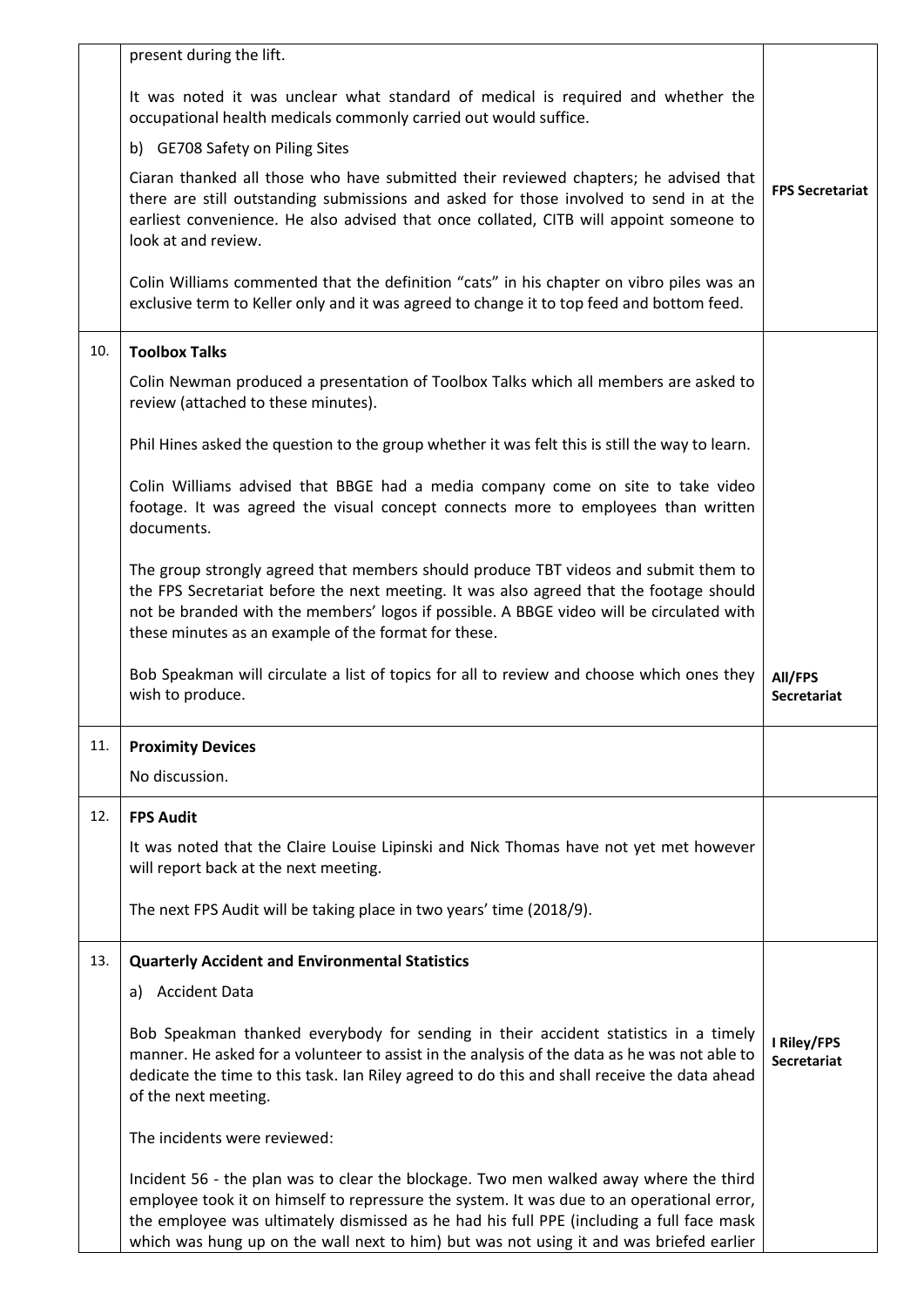| that morning.                                                                                                                                                                                                                                                                                                                                                                                                                                                                                                                                                                                                                                                               |                        |
|-----------------------------------------------------------------------------------------------------------------------------------------------------------------------------------------------------------------------------------------------------------------------------------------------------------------------------------------------------------------------------------------------------------------------------------------------------------------------------------------------------------------------------------------------------------------------------------------------------------------------------------------------------------------------------|------------------------|
| Incident 66 - an employee was placing lashing chains on ground, he then walked around<br>to the other side of the vehicle and when he came back; he tripped over the chains. The<br>employee ultimately had surgery due to the aggravation of an old injury. This questioned<br>whether the injury becomes RIDDOR. A back to work interview was completed however<br>neither an occupational referral nor a formal risk assessment was carried out. This was a<br>lesson learnt for future. It was also noted as a specified small fracture.                                                                                                                                |                        |
| Incident $61 -$ it was noted that as this was not a LTA this should be removed from the<br>statistics as it was not likely to be a specified injury under RIDDOR.                                                                                                                                                                                                                                                                                                                                                                                                                                                                                                           | <b>FPS Secretariat</b> |
| Incident 72 - James Warren commented that this incident occurred to a new employee<br>and had prompted them to scrutinised new starters. Currently they are heavily supervised<br>for four weeks with mentoring until they are happy they can operate independently. Carl<br>Hassell believed this was good practice and pointed out there is a big difference between<br>being trained and being competent. Ian Riley commented that Expanded have their site<br>foreman vet agency workers owing to this issue.                                                                                                                                                           |                        |
| Incident 67 - the employee acted against his supervisor's instructions. The worker knew<br>the responsibilities of lone working as he had previously attended a course. The employee<br>broke his ankle.                                                                                                                                                                                                                                                                                                                                                                                                                                                                    |                        |
| The Chairman commented that more ankle and feet statistics featured this quarter, as<br>opposed to hands and fingers which are usually quite high. He also asked members to<br>consider what footwear employees are wearing.                                                                                                                                                                                                                                                                                                                                                                                                                                                |                        |
| Incident $70$ – this occurred at the Sunderland fire station where the employees were<br>originally inducted on to site however upon return the second time they were not re-<br>inducted and the site had changed dramatically. A piece of plywood was covering a hole<br>to the basement and the employee was unaware what was underneath; it was explained<br>that when he walked across the plywood he went straight through to the bottom of the<br>hole. Barriers were then put up however the accident was not communicated to<br>superiors. CCTV showed the accident, the barriers being erected and a spanner nearly<br>landing on the workers head after he fell. |                        |
| <b>Environmental Incidents</b><br>b)                                                                                                                                                                                                                                                                                                                                                                                                                                                                                                                                                                                                                                        |                        |
| No discussion.                                                                                                                                                                                                                                                                                                                                                                                                                                                                                                                                                                                                                                                              |                        |
| <b>Service Strikes</b><br>C)                                                                                                                                                                                                                                                                                                                                                                                                                                                                                                                                                                                                                                                |                        |
| No discussion.                                                                                                                                                                                                                                                                                                                                                                                                                                                                                                                                                                                                                                                              |                        |
| Man Hours<br>d)                                                                                                                                                                                                                                                                                                                                                                                                                                                                                                                                                                                                                                                             |                        |
| No discussion.                                                                                                                                                                                                                                                                                                                                                                                                                                                                                                                                                                                                                                                              |                        |
| <b>Safety Alerts</b><br>e)                                                                                                                                                                                                                                                                                                                                                                                                                                                                                                                                                                                                                                                  |                        |
| Nick Thomas reported that he had attended a Build UK meeting where a common format<br>for Safety Alerts was being developed - he asked everyone to send him good examples he<br>can share with the Build UK.<br>Phil Hines commented that he had only seen seven SAs from the FPS this quarter and that<br>we need to see more of these from members.                                                                                                                                                                                                                                                                                                                       | All                    |
| <b>Brazil Safety Issues</b><br>f)                                                                                                                                                                                                                                                                                                                                                                                                                                                                                                                                                                                                                                           |                        |
| Colin Williams raised the issue of the supply of cages as an area that BBGE are having                                                                                                                                                                                                                                                                                                                                                                                                                                                                                                                                                                                      |                        |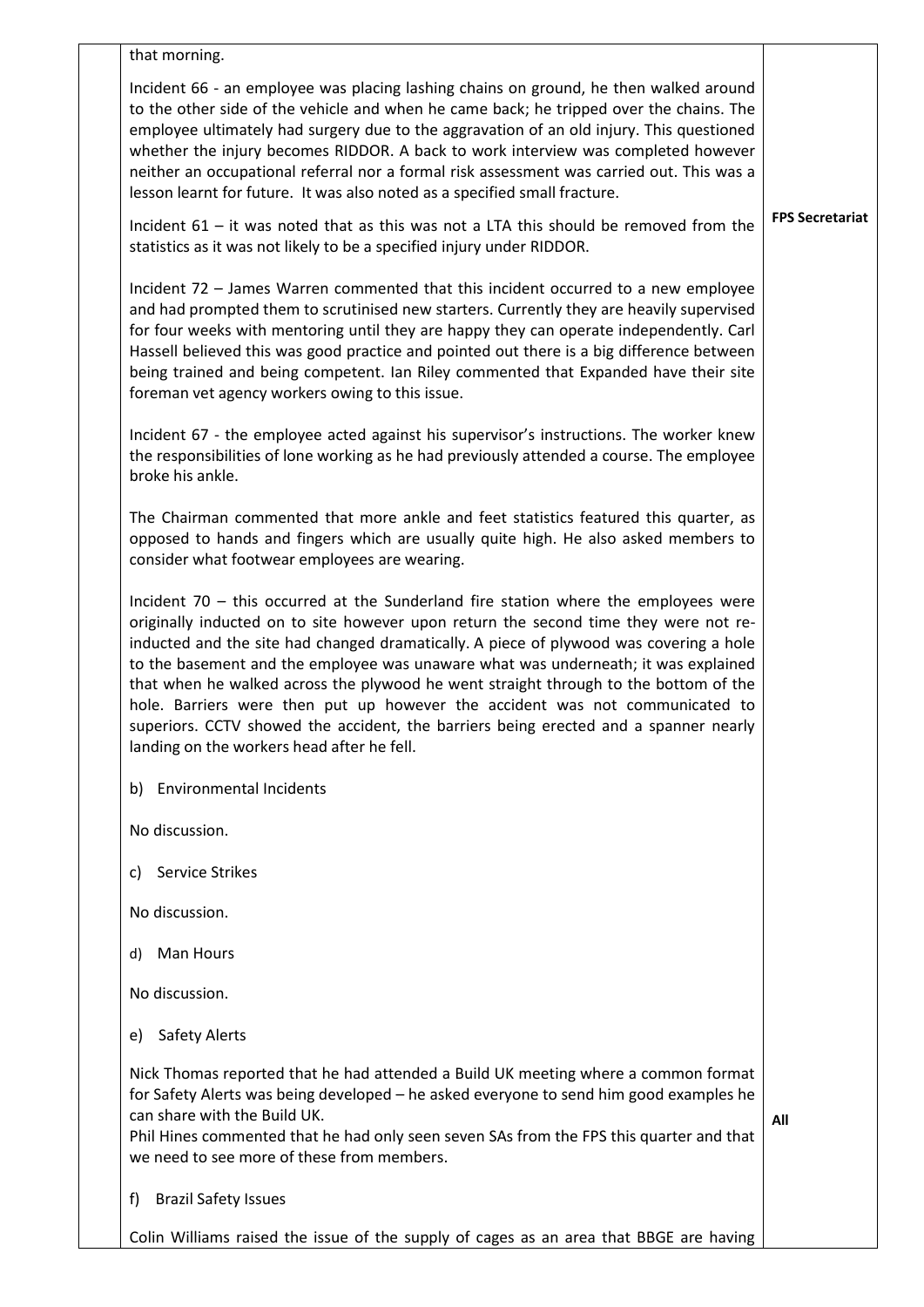|     | significant issues. These include near misses, cuts, falling materials and hand injuries. He<br>believed it was necessary for the FPS to collectively approach Brazil, Romtech and other<br>suppliers to address these. In discussion it was agreed that the FPS should develop a<br>minimum standard backed by evidence. This could then be used as the basis for a<br>discussion between the FPS Executive and steel suppliers.<br>All were asked to provide data on their cage related incidents in 2016 and Mark Devitt<br>agreed to put together a standard supported by Colin Williams and Phil Hines.<br>Phil Hines commented that he is surprised by the accidents in factories and workshops as<br>they are assumed to be safer and easier to control spaces. He requested that someone<br>review the data to see if there were any trends in this data and circulate a sheet to those<br>with factories or workshops to capture more information. Bob Speakman agreed to do<br>this. | All/M Devitt/C<br>Williams/P<br><b>Hines</b><br><b>B</b> Speakman |
|-----|------------------------------------------------------------------------------------------------------------------------------------------------------------------------------------------------------------------------------------------------------------------------------------------------------------------------------------------------------------------------------------------------------------------------------------------------------------------------------------------------------------------------------------------------------------------------------------------------------------------------------------------------------------------------------------------------------------------------------------------------------------------------------------------------------------------------------------------------------------------------------------------------------------------------------------------------------------------------------------------------|-------------------------------------------------------------------|
| 14. | <b>Environmental Matters</b>                                                                                                                                                                                                                                                                                                                                                                                                                                                                                                                                                                                                                                                                                                                                                                                                                                                                                                                                                                   |                                                                   |
|     | Colin Williams stated that they had seen issues with the surface water run-off from the<br>working platforms, especially after heavy rainfall. In some instances the main contractor<br>had been slow to respond to the issue and leave it to the piling contractor to deal with.<br>There is a danger Tremie or concrete wash-off will contaminate the ground water. The<br>Chairman asked all to be mindful that this is a main contractor responsibility but that<br>there could be consequences for the piling contractor if the main contractor does not<br>meet these obligations.                                                                                                                                                                                                                                                                                                                                                                                                       |                                                                   |
| 15. | <b>Occupational Health and Wellbeing in Piling</b>                                                                                                                                                                                                                                                                                                                                                                                                                                                                                                                                                                                                                                                                                                                                                                                                                                                                                                                                             |                                                                   |
|     | Ciaran advised that Steve Hadley was taking the lead on this for the Executive Committee.<br>Steve is attending the Build UK group where there are varied attitudes. As a result the<br>issue has not been moved on by the Build UK group and seems to be badly stalled. As a<br>result it was agreed at the last Quarterly that the FPS would define a minimum standard<br>for Occupational Health on the measures that are commonly in place among members.<br>He would also produce a position paper that sets out the more challenging areas where<br>the FPS want to change the industry but are not yet in a place to set an auditable<br>standard.                                                                                                                                                                                                                                                                                                                                      |                                                                   |
|     | Some of the challenging areas that have been discussed include addressing shift patterns<br>to reduce travel times and mental health. Colin Williams directed all to look at the Mates<br>in Mind website as this had good mental health videos. https://www.matesinmind.org/                                                                                                                                                                                                                                                                                                                                                                                                                                                                                                                                                                                                                                                                                                                  |                                                                   |
|     | Updates from Build UK and FPS activity will be provided by Steve Hadley on the topic.                                                                                                                                                                                                                                                                                                                                                                                                                                                                                                                                                                                                                                                                                                                                                                                                                                                                                                          |                                                                   |
| 16. | <b>FPS Sustainability Forum</b>                                                                                                                                                                                                                                                                                                                                                                                                                                                                                                                                                                                                                                                                                                                                                                                                                                                                                                                                                                |                                                                   |
|     | No discussion.                                                                                                                                                                                                                                                                                                                                                                                                                                                                                                                                                                                                                                                                                                                                                                                                                                                                                                                                                                                 |                                                                   |
| 17. | <b>Reports</b>                                                                                                                                                                                                                                                                                                                                                                                                                                                                                                                                                                                                                                                                                                                                                                                                                                                                                                                                                                                 |                                                                   |
|     | a) FPS Plant Group                                                                                                                                                                                                                                                                                                                                                                                                                                                                                                                                                                                                                                                                                                                                                                                                                                                                                                                                                                             |                                                                   |
|     | Gary Levers reported that Steve Ako from the FPS Plant group delivered a presentation on<br>the methodology Bachy have when rod handling. Videos were shown that demonstrated<br>a mechanised rod handler fitted to an excavator rated for the loads it would be<br>manipulating. Phil Hines invited everyone to contribute to the FPS effort to find<br>standardised solutions that all can use to reduce hand injuries.                                                                                                                                                                                                                                                                                                                                                                                                                                                                                                                                                                      |                                                                   |
|     | The videos and presentation can be seen here:<br>http://bit.ly/2nXiGEA<br>http://bit.ly/209cFlz                                                                                                                                                                                                                                                                                                                                                                                                                                                                                                                                                                                                                                                                                                                                                                                                                                                                                                |                                                                   |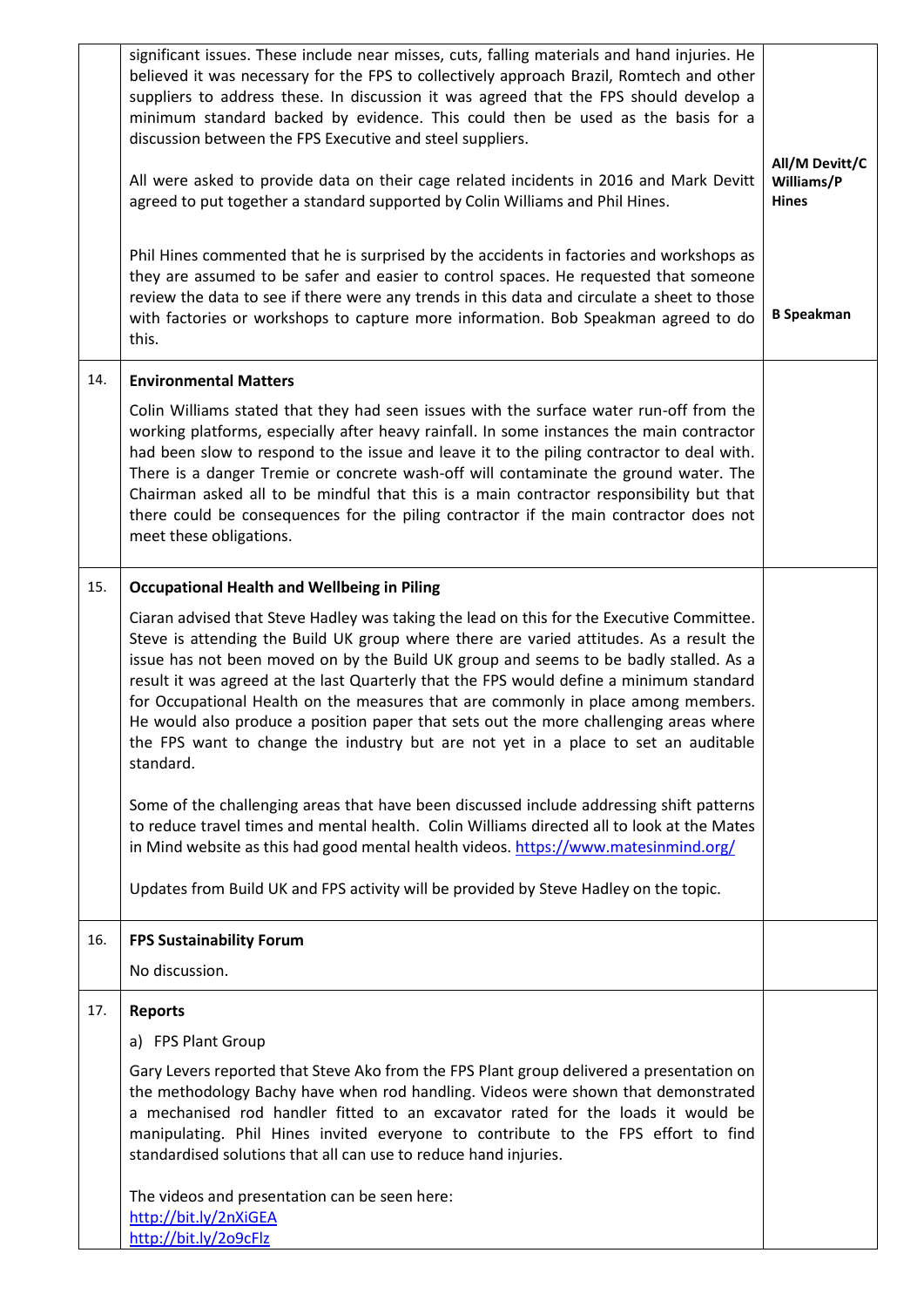| http://bit.ly/2nrSW29                                                                                                                                                                                                                                                                                                                                                                                                                                                                                                  |                                  |
|------------------------------------------------------------------------------------------------------------------------------------------------------------------------------------------------------------------------------------------------------------------------------------------------------------------------------------------------------------------------------------------------------------------------------------------------------------------------------------------------------------------------|----------------------------------|
| Carl Hassell advised that the CPA is working on guidance that will cover the handling of<br>augers and rods. Carl will circulate it once it becomes available.                                                                                                                                                                                                                                                                                                                                                         | <b>C</b> Hassell                 |
| b) Build UK Health and Safety Committee                                                                                                                                                                                                                                                                                                                                                                                                                                                                                |                                  |
| The Meeting of the Committee was happening at the same time as the Safety & Training<br>meeting therefore a report will need to be circulated after the meeting.                                                                                                                                                                                                                                                                                                                                                       |                                  |
| c) Build UK Common Training Standards Task Group                                                                                                                                                                                                                                                                                                                                                                                                                                                                       |                                  |
| Claire Louise Lipinski to report.                                                                                                                                                                                                                                                                                                                                                                                                                                                                                      | <b>CL Lipinski</b>               |
| d) CPCS Management Committee                                                                                                                                                                                                                                                                                                                                                                                                                                                                                           |                                  |
| Carl Hassell advised the group he had attended the $56th$ meeting held on $8th$ December<br>2016. He reported that an attempt had been made to harmonise CPCS with European<br>schemes for cranes, but this had made no progress in 18 months. The idea of a temporary<br>CPCS card has been suggested for people coming to work in the UK.                                                                                                                                                                            |                                  |
| It was decided that another meeting is to take place to form a brainstorming session.<br>Ciaran advised that the EFFC is still seeking funding from the EU to fund a project on<br>achieving mutual recognition for piling rig operators qualifications. The EFFC are also<br>attempting to create a bottom up approach by looking to define a standard that can be<br>used in each country to develop qualifications that will be comparable.                                                                         | <b>C</b> Hassell                 |
| Colin Williams commented that the civil engineering sector use NARIC to cross map<br>qualifications against UK ones, but the CPCS card is too narrow for this work. Bob<br>Speakman said that NARIC would do this the NVQs in the UK that back the CPCS card.                                                                                                                                                                                                                                                          |                                  |
| Carl advised that the CPCS Management Committee have implemented a new assessment<br>strategy to prevent people using the CECA route. He also reported that CPCS are working<br>on developing digital log-books which may be a useful means to improve their use in the<br>industry. Carl committed to circulating a best practice document on use of log books for<br>all to refer to.                                                                                                                                | <b>C</b> Hassell                 |
| Ian Riley mentioned that he had encountered an issue where CPCS cards had expired and<br>the reissue had been affected by a two week backlog in issuing the new card.                                                                                                                                                                                                                                                                                                                                                  |                                  |
| It was further reported that:                                                                                                                                                                                                                                                                                                                                                                                                                                                                                          |                                  |
| Smart Cards are on hold for now, while the CPCS ownership issue is resolved<br>٠<br>High failure rates are being reported on Tower Crane and Crawler Crane assessments<br>٠<br>There have been calls for Forward Tipping Dumpers to be banned following five<br>٠<br>fatalities.<br>The sale of CPCS is no further forward and they have not met with any potential<br>buyers.                                                                                                                                         |                                  |
| Colin mentioned that Mick Norton had been raising issues relating to the question bank<br>for singer signaller duties in relation to piling. Currently slinger signaller is being endorsed<br>for five categories and there is a high failure rate. Carl Hassell agreed that Mick had raised<br>some valid issues and the CPCS test questions for piling rigs and the NOS for piling should<br>be reviewed. It was agreed the CITB should be contacted about reconvening the National<br>Working Group to review this. | <b>FPS</b><br><b>Secretariat</b> |
| <b>National Specialist Accredited Centre</b><br>e)                                                                                                                                                                                                                                                                                                                                                                                                                                                                     |                                  |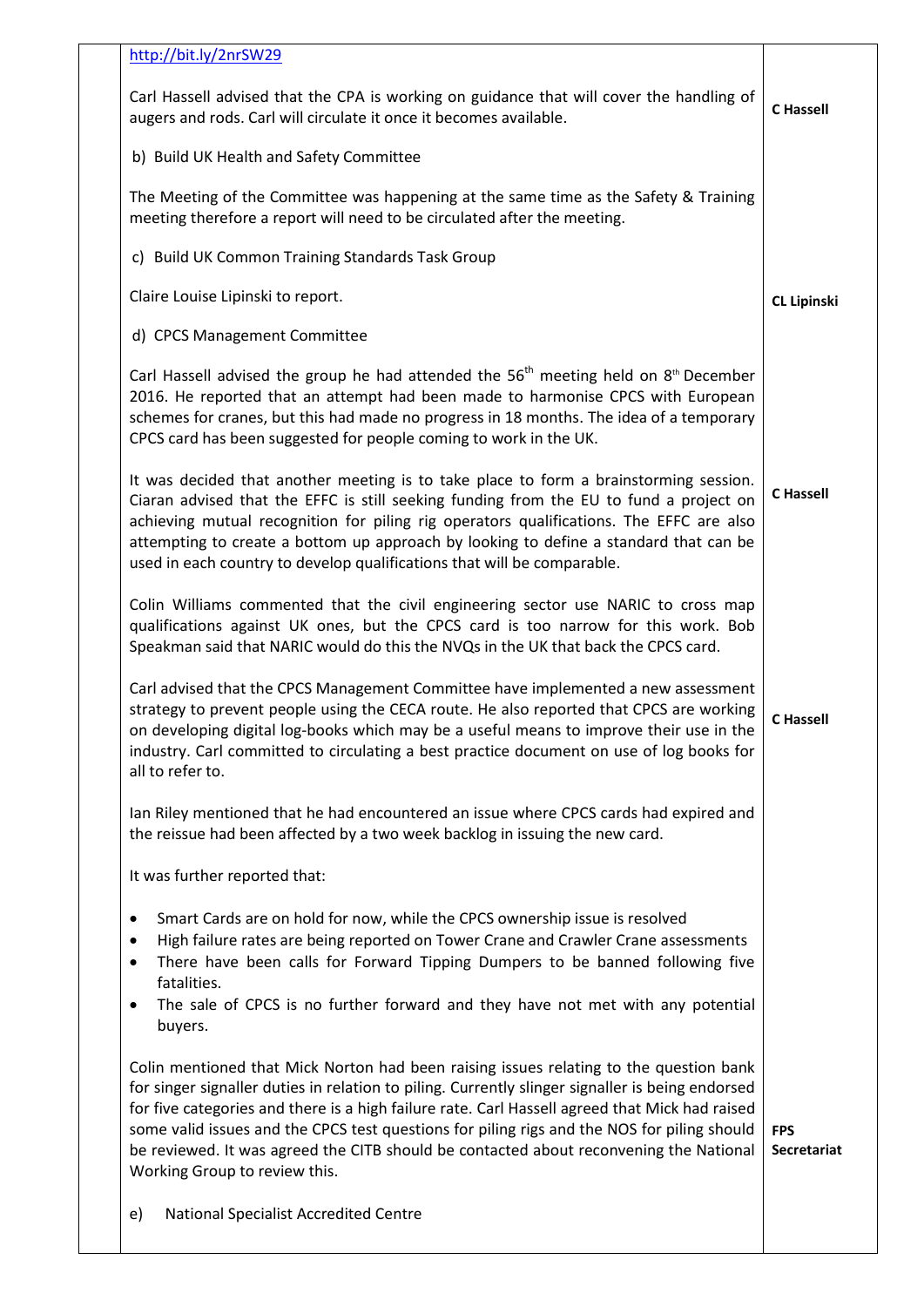|     | The Secretary advised that he will speak to Alan Weymss regarding FPS NSAC                                                                                                                                                                                                                                                    | <b>FPS Secretariat</b> |
|-----|-------------------------------------------------------------------------------------------------------------------------------------------------------------------------------------------------------------------------------------------------------------------------------------------------------------------------------|------------------------|
|     | representation.                                                                                                                                                                                                                                                                                                               |                        |
|     | <b>EFFC Health and Safety Working Group</b><br>f)                                                                                                                                                                                                                                                                             |                        |
|     | <b>Accident Investigation Training</b><br>$\bullet$<br>It was reported on Thursday 16 <sup>th</sup> March the EFFC H&S working group are holding an event                                                                                                                                                                     |                        |
|     | on root cause analysis of accidents. It is a free workshop and if members are interested<br>for future workshops; please contact the FPS Secretariat.                                                                                                                                                                         |                        |
| 18. | <b>Training and Qualifications</b>                                                                                                                                                                                                                                                                                            |                        |
|     | a) SSTP Scheme Registration                                                                                                                                                                                                                                                                                                   |                        |
|     | The SSTP Scheme Registration window has formally closed. All are encouraged to use the<br>scheme as it gives double grant on FPS provided training. More courses can be added and<br>should be suggested, for example the Plant Group may wish to put a course on hydraulic<br>pressure systems on to the scheme.             | All                    |
|     | b) CPCS Piling Rig Attendant                                                                                                                                                                                                                                                                                                  |                        |
|     | Grandfather rights have now ended, if member's employees have missed out; the next<br>course of action will be to go through the CPCS card renewal where employees will<br>undertake an NVQ assessment.                                                                                                                       |                        |
|     | c) Two Day Supervisors Course                                                                                                                                                                                                                                                                                                 |                        |
|     | The Secretary reported that he had an outstanding action to contact Geoff Birch to get a<br>cost from him to review the existing course.                                                                                                                                                                                      | <b>FPS Secretariat</b> |
|     | d) NVQ Level 3 Occupational Work Supervision                                                                                                                                                                                                                                                                                  |                        |
|     | Ciaran reported that the NVQ Level 3 Diploma in Occupational Work Supervision is<br>commencing on Friday 7th April and Friday 21st April 2017. The FPS Administrator has<br>now emailed all members to put forward candidates.                                                                                                |                        |
|     | e) One Day Safety Awareness Course                                                                                                                                                                                                                                                                                            |                        |
|     | Cementation Skanska have hosted the course for two years now and if any members are<br>interested in placing candidates on the course; please contact the FPS Secretariat for<br>more information. This course was eligible for the double CITB grant.                                                                        | All                    |
|     | f) Apprenticeship Scheme (Including Trailblazer)                                                                                                                                                                                                                                                                              |                        |
|     | Ciaran reported the Trailblazer standards and end point assessment has been approved<br>by the government. It will be assessed by FPS Assessors following the EQA process. There<br>is still debate whether CITB will provide the EQA process in partnership with FPS; or if it<br>will be coordinated directly with the FPS. |                        |
|     | It was noted the National Training College of Construction is being spoken to about<br>delivering the apprenticeship. This will require them to be the lead provider with<br>members' delivering individual modules on a similar basis to the current SAP scheme.                                                             |                        |
|     | The FPS Apprenticeship scheme will be live in September 2017. Funding is currently £6k<br>which the Trailblazer development group are seeking to raise to a £15k cap; Ciaran is<br>confident it will be increased to £11-12k.                                                                                                 |                        |
|     | All members are asked to provide details of assessors they can put up for use on carrying<br>out the End Point Assessment. Their time for providing this will be reimbursed. Please<br>submit details as soon as possible. It was noted that members can only be involved at the                                              | All                    |